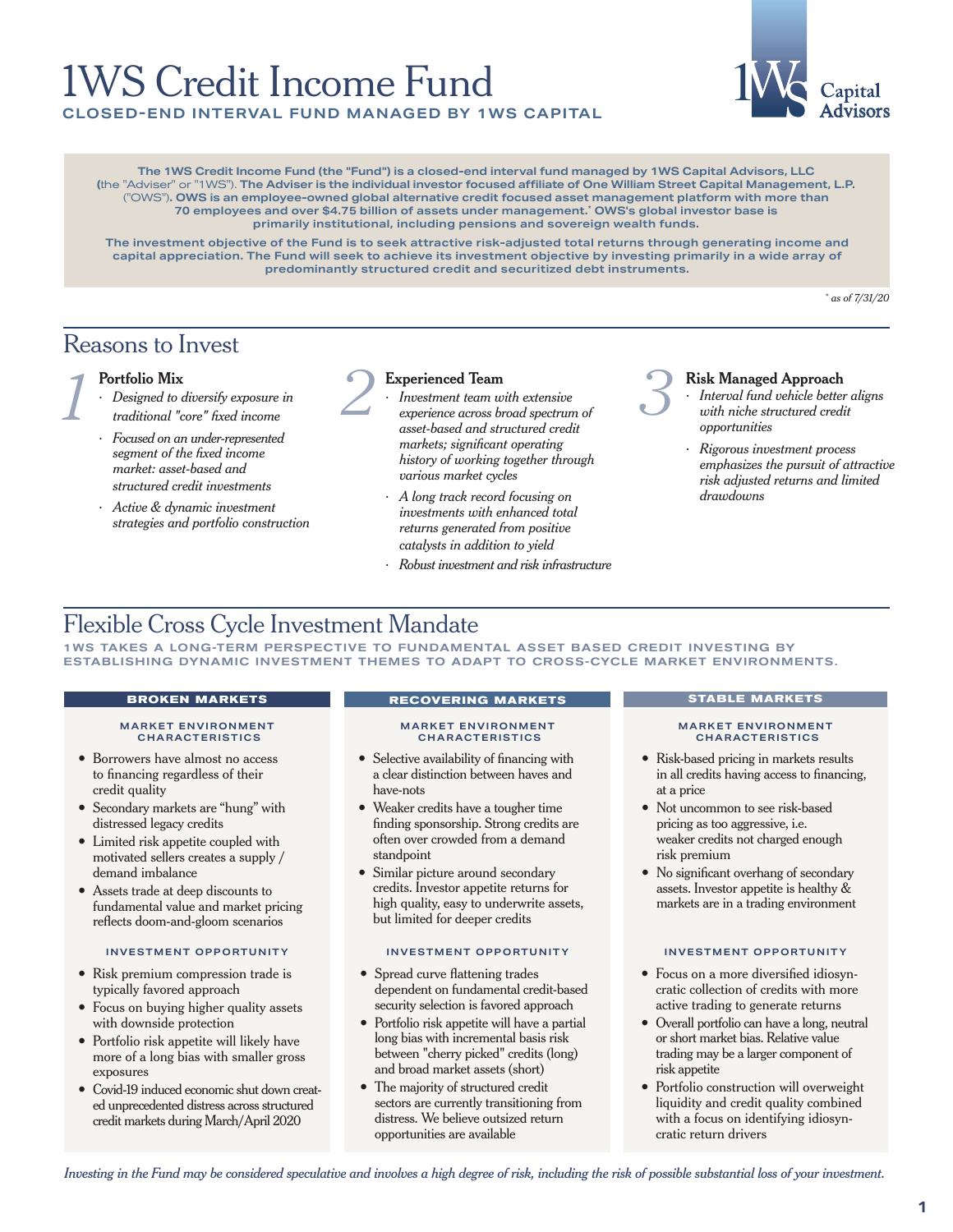## Market Opportunity

**STRUCTURED CREDIT IS A LARGE AND DIVERSE CROSS CYCLE INVESTMENT OPPORTUNITY THAT IS OFTEN UN-DER-REPRESENTED IN FINANCIAL ADVISORS' PORTFOLIOS.** 



*\*Includes agency MBS & CMBS*

## **STRUCTURED CREDIT ASSET TYPES**

**RMBS** Residential Mortgage Backed Securities are bonds collateralized by loans on 1-4 family residential real estate with a wide range of underlying maturities, mortgage rates and credit quality. The RMBS market is the largest subsector within structured credit.

**CMBS** Commercial Mortgage Backed Securities are bonds collateralized by loans on commercial and multifamily (5+ family) real estate. Underlying properties include apartment buildings, office buildings, retail centers and malls, industrial complexes, hotel and lodging properties among others.

**ABS** Asset Backed Securities are collateralized by loans or leases on a myriad of alternative consumer, commercial, or whole business assets. Among the more common consumer based ABS are auto loans and student loans while commercial ABS include loans and leases on assets such as shipping containers and aircraft.

**CLO/CDO** Sometimes referred to as corporate ABS, Collateralized Loan Obligations and Collateralized Debt Obligations are securitized from pools of debt securities. CLOs are backed by 1st lien corporate loans, often referred to as bank loans or levered loans. CDOs are backed by various interest bearing debt instruments including bank trust preferred securities "Trup CDOs", Commercial Real Estate debt, Real Estate Investment Trust debt among others.

**OTHER INVESTMENTS** The Fund may also invest in various other debt obligations, such as mezzanine, senior secured and unsecured bonds/ loans and other income-producing investments. *<sup>1</sup>Source: SIFMA as of Q1 2020*

## Portfolio Investment Opportunities

**THE FUND PLANS TO HAVE A MIX OF INVESTMENTS ACROSS MULTIPLE COLLATERAL PROFILES AND CAPITAL STRUCTURES. THE PORTFOLIO FLEXIBILITY IS NOT CONSTRAINED BY HAVING TO TRACK TO ANY SPECIFIC BENCHMARK OR INDEX IN CONSTRUCTING ITS INVESTMENT PORTFOLIO. 1WS CREDIT INCOME FUND IS ACTIVELY MANAGED WITH DISCIPLINED TOP DOWN RISK MANAGEMENT. INVESTMENT OPPORTUNITIES ARE TYPICALLY EXPECTED TO FALL INTO THREE CATEGORIES:**

| <b>Fundamental Credit</b> | Emphasis on high conviction long credit opportunities leveraging deep experience in underwriting<br>complex fundamentals with potential to capture liquidity premium if available |  |  |
|---------------------------|-----------------------------------------------------------------------------------------------------------------------------------------------------------------------------------|--|--|
|                           | Premium on top down portfolio construction and portfolio risk management<br>$\bullet$                                                                                             |  |  |
| Idiosyncratic/Event       | Long positions in securities with identifiable underlying catalysts for positive asset re-pricing such as<br>structural or cash flow changes, call optionality                    |  |  |
|                           | Broad mix of fundamental exposures<br>$\bullet$                                                                                                                                   |  |  |
| <b>Loan Opportunities</b> | Long investments in first lien and subordinate positions (mezzanine) in residential and consumer loan<br>portfolios and commercial real estate debt                               |  |  |
|                           | Capture "liquidity premium" when available                                                                                                                                        |  |  |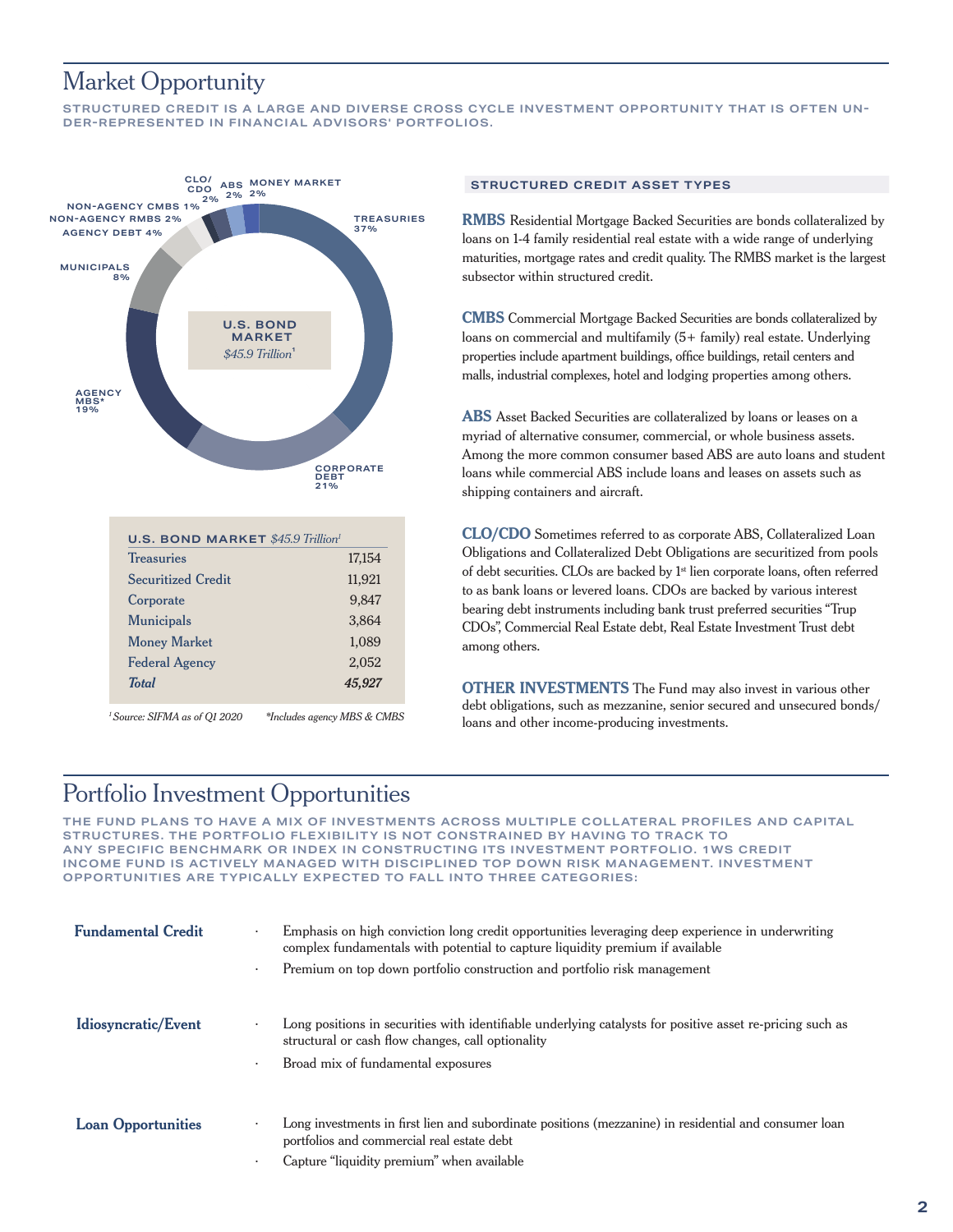## " *In the current market environment, the ability to source total return away from yield has never been more relevant.*

**DAVID SHERR, FOUNDER**

"

## OWS Overview

**AS ITS SOLE MANAGING MEMBER, OWS MANAGES THE 1WS PLATFORM. THE OWS PLATFORM WAS DESIGNED WITH AN OBJECTIVE TO STRIKE THE APPROPRIATE BALANCE BETWEEN BRINGING DEEP EXPERIENCE TO SPECIFIC ASSET OPPORTUNITIES WHILE HAVING A BROAD ENOUGH INVESTMENT MANDATE TO ALLOCATE RESPONSIBLY AND OPPORTUNISTICALLY ACROSS MARKET CYCLES.** 

| <b>OWS Background</b>      | Founded by David Sherr in 2008, with $30+$ years of experience in asset-based credit investing<br>$\ddot{\phantom{0}}$<br>Manages over \$4.75 billion <sup>1</sup> with a seasoned team of over 70 professionals<br>٠                                                                                      |
|----------------------------|------------------------------------------------------------------------------------------------------------------------------------------------------------------------------------------------------------------------------------------------------------------------------------------------------------|
| <b>Investment Focus</b>    | Opportunistic fundamental and long/short credit strategies investing in a wide spectrum of asset-based<br>credits and across various complex structures<br>Fundamentally research-driven with careful top-down portfolio management<br>٠<br>Overlaid with active trading, hedging and risk management<br>٠ |
| <b>Investment Approach</b> | Seek to generate a strong track record of attractive risk-adjusted returns<br>$\bullet$<br>Alpha-enhanced security selection with opportunistic beta management across market cycles<br>٠<br>Emphasis on conservative underwriting and strong risk management capabilities                                 |

*1 as of 7/31/20*

## Platform Overview

**OWS IS A ~\$4.75 BILLION2 ALTERNATIVE INVESTMENT FIRM FOCUSED ON FUNDAMENTAL CREDIT INVESTING ACROSS STRUCTURED CREDIT MARKETS.** 



• Closed-end interval fund investing primarily in a wide array of predominantly structured credit and securitized debt instruments

*2 as of 7/31/20*